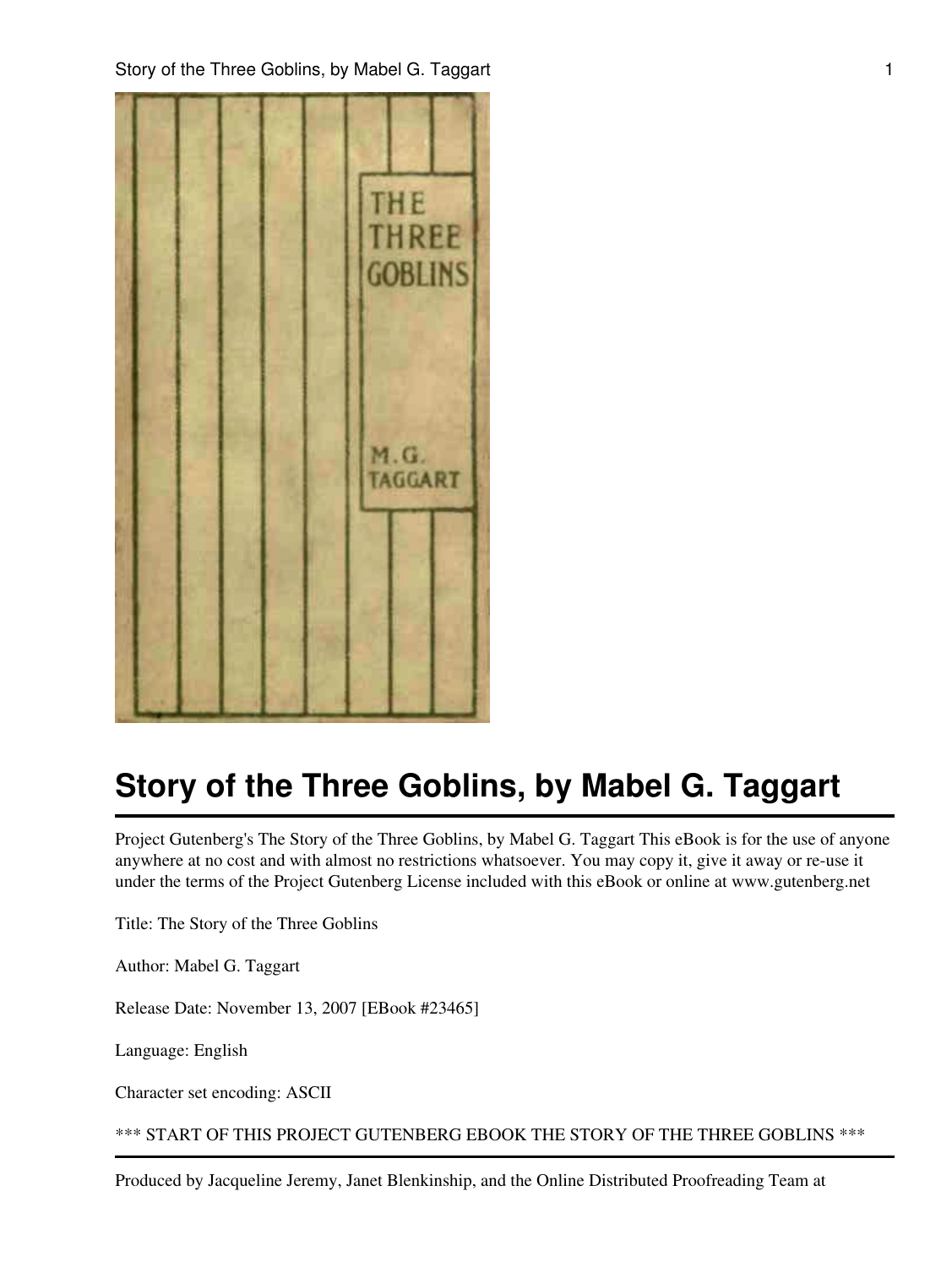http://www.pgdp.net (This file was produced from images generously made available by The Internet Archive/American Libraries.)

[Illustration]

#### THE STORY OF THE THREE GOBLINS

BY

MABEL G. TAGGART

LONDON: GRANT RICHARDS 1903

#### THE STORY OF THE THREE GOBLINS.

Once upon a time there were three little goblins.

Their names were Red-Cap, Blue-Cap and Yellow-Cap, and they lived in a mountain.

The goblins had a great friend--a green frog whose name was Rowley.

Rowley came every year to see the little goblins, and told them stories about the Big World where he lived.

The goblins had never seen the Big World, and often asked their father to let them go with Rowley, but he always said, "Not yet, my sons."

[Illustration]

[Illustration]

The name of the goblins' father was Old Black-Cap.

He was King of the Mountain.

At last, one day Old Black-Cap called the three goblins and said to them: "I am going to send you into the Big World to look for something which the fairies stole from me a long time ago. A Red Feather which always belongs to the King of the Mountain. Go, my sons, and the one who finds it shall be king of this mountain after me."

[Illustration]

[Illustration]

Red-Cap, Blue-Cap and Yellow-Cap said good-bye to their father and climbed out into the Big World through a rabbit hole. When they had gone a little way they saw something lying on the ground. Something large and white and round.

"What is that?" they all cried together.

Red-Cap, who was the eldest, got inside it to see what it was made of.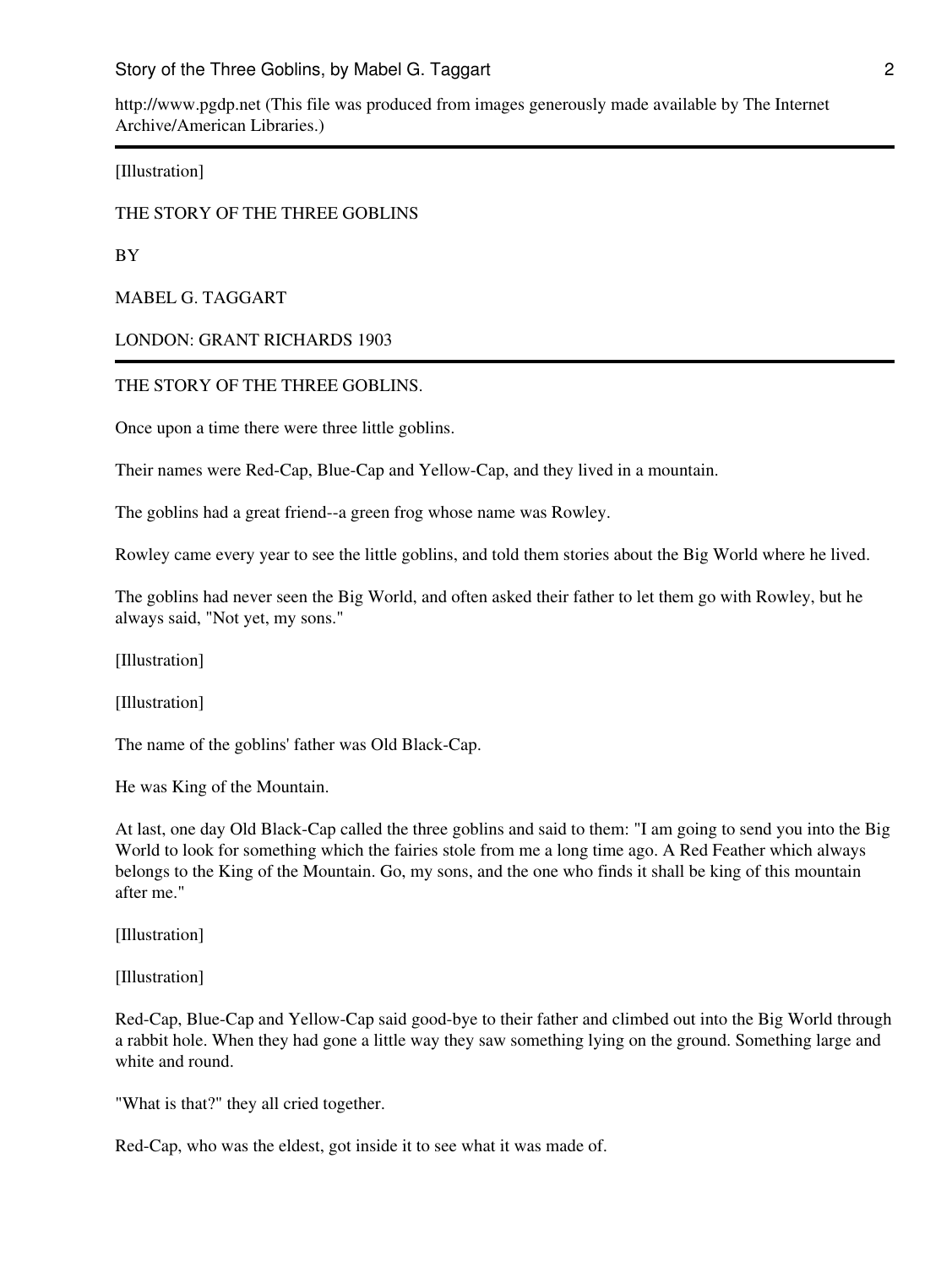"Oh! oh!" cried Blue-Cap and Yellow-Cap. "It is moving! Stop! Stop!" But the white thing rolled away down the mountain with poor little Red-Cap inside it; faster and faster it went, and Blue-Cap and Yellow-Cap were left quite behind.

Now little Red-Cap was a brave goblin, but he was rather frightened when the White Thing began to roll so fast. He wondered if it would ever stop, when--Bump! Splash!--he found he was in the water, and something big with a smooth coat was close beside him. It was a kind water-rat who had seen the poor little goblin roll into the water.

"I can swim," said Mr. Rat. "I will hold you by the collar and take you to dry land again."

[Illustration]

[Illustration]

Red-Cap thanked the kind water-rat very much, and they sat down on the bank of the stream to rest. Red-Cap told the rat all about his father and brothers and the Red Feather, and soon Blue-Cap and Yellow-Cap came running up, quite out of breath, but very glad to find their brother quite safe and not even scratched.

They all soon said good-bye to the rat, who wished them good luck, showed them the road and told them to look in a tree--which he pointed out--where he said they would find something which would help them very much.

[Illustration]

[Illustration]

The goblins raced to the tree. Yellow-Cap won the race and climbed up quickly, while the others ran all round looking to see what they could find.

They found nothing, and Yellow-Cap was just coming down again when he spied a bird's-nest with three dear little blue eggs in it. He crawled along the branch to look at the eggs, and saw something white under the nest. Yellow-Cap pulled it gently, and out came an envelope. Full of joy he slipped down to his brothers.

They opened the envelope and found a sheet of paper on which was written in gold letters,--

"You who seek the Feather Red First the Serpent's blood must shed; In the cave where fairies dwell The Feather lies, so search it well."

"Hurrah!" cried Red-Cap. "Let us make haste and find the cave."

Soon they came to a big dark forest, and after they had gone a little way they saw a fence and a large board on which was written in red letters,--

#### TOM TIDDLER'S GROUND

#### TRESPASSERS WILL BE PROSECUTED.

The goblins looked over the fence and saw that the ground was covered with gold and silver!

"Oh!" they cried, "let us fill our pockets. What fun!" and they began to climb over the fence.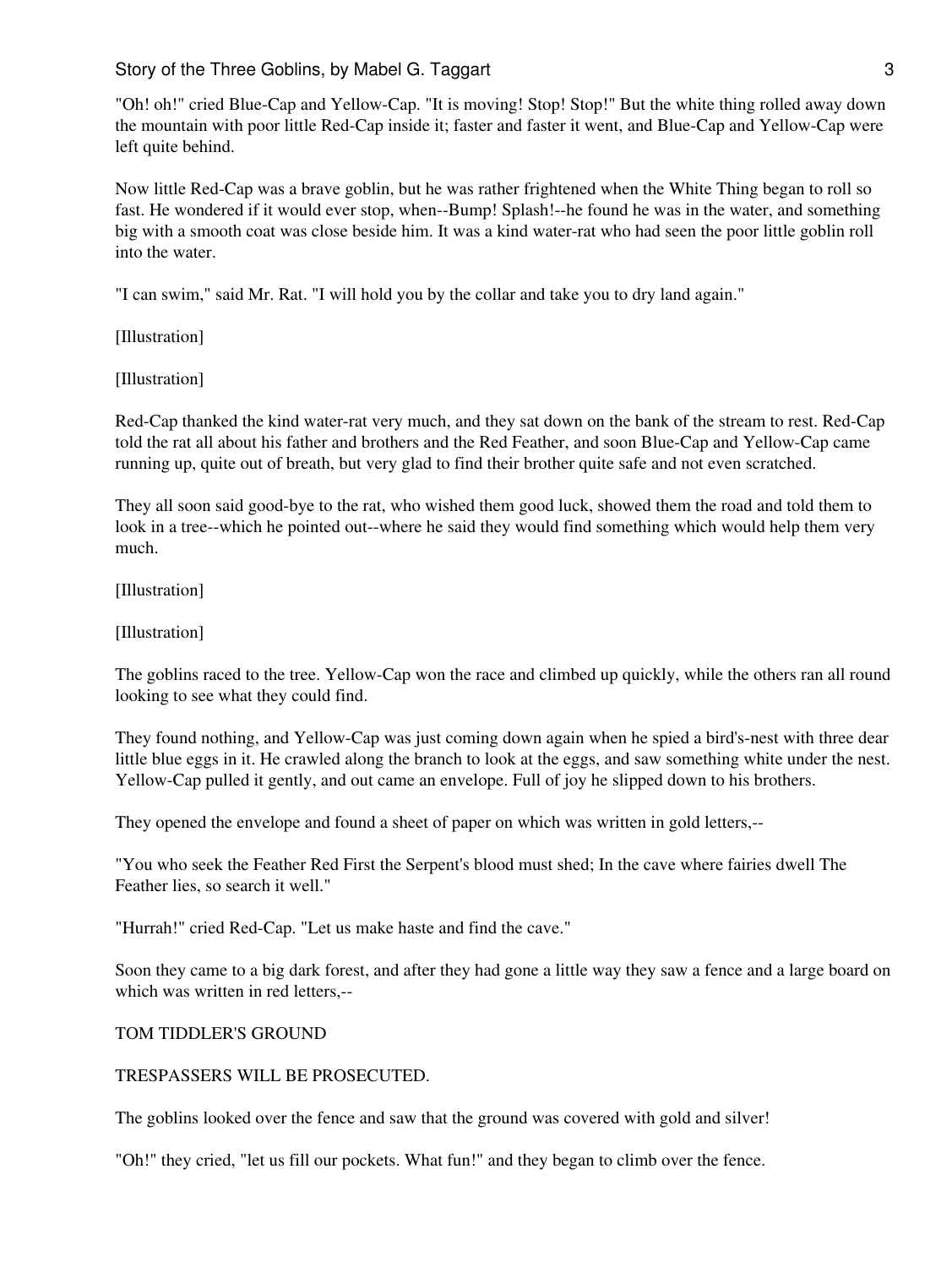#### [Illustration]

#### [Illustration]

They all got safely down on the other side, and seeing no one about they began to fill their pockets with the shining money, singing, "We are on Tom Tiddler's ground, picking up gold and silver."

Suddenly they heard a big rough voice say, "Yes, you are on Tom Tiddler's ground, and Tom Tiddler will lock you all up, you little thieves."

The goblins dropped their handfuls of gold and silver, and found themselves caught up by a great big giant who carried them off, with great long strides, to his house.

Tom Tiddler took them into a large kitchen where Mrs. Tiddler was busy making the tea.

"Wife," said he, "put these goblins in the pantry, and we will have them fried on toast for breakfast."

The poor little brothers were locked up in the pantry, and they sat down on the floor holding each others hands very tight and shaking with fear.

At last they grew bolder, and began to think how they could get away. They tried to open the window, and found to their joy that Tom Tiddler had forgotten to lock it. They crept out very quietly and climbed down by the thick ivy which grew up the wall.

The goblins ran as fast as they could, only stopping to fill a sack which they had found with gold and silver. They knew that Tom Tiddler and his wife were at tea, and would not think of coming out for some time.

[Illustration]

[Illustration]

The brothers managed, after a great deal of hard work, to get the sack over the fence, and as it was too heavy to drag with them they agreed to bury it in the forest and dig it up as they came back.

Just when they were ready a rabbit came up to them. "Hullo, little chaps," said the rabbit, "where are you off to?"

"We are on our way to the fairies' cave," they replied.

"You have a long way to go yet," said the rabbit; "the cave is on an island in the sea; but I am going that way, and if you jump on my back I will give you a lift."

The little brothers thanked the rabbit very much, as they were feeling tired after their hard work. As soon as they were safely seated the rabbit started off.

On and on they went until they had left the dark forest far behind, and were on the sea-shore. Here the rabbit stopped, saying, "I can take you no farther; you have now to cross the water, and must consult the Great Fish. He will appear if you knock three times on the rock. Take also this red dust, you will find it useful;" and putting a little bag of red dust into Red-Cap's hand the rabbit ran off.

The goblins did as the rabbit had told them, and when they had knocked three times on a rock a large fish raised itself slowly out of the water and said, "Why have you called me?"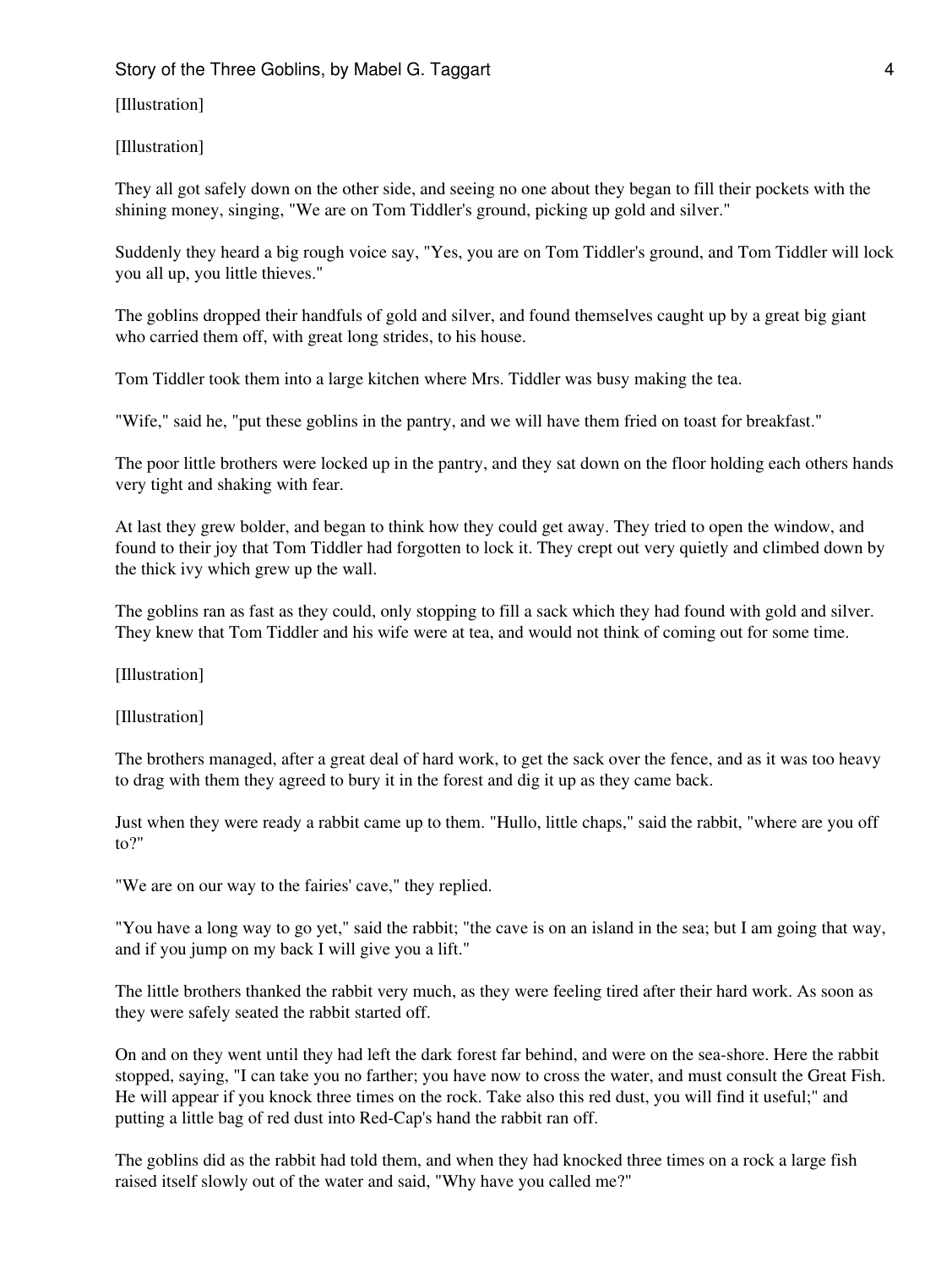"Please will you tell us how to get to the fairies' cave?" said Blue-Cap.

"Look between the rocks so green, There a boat will soon be seen; In the boat you all must sail, Wafted gently by the gale."

said the fish, and sank again beneath the blue waves.

[Illustration]

[Illustration]

The brothers, after looking about for a little while, found a white boat between two big rocks covered with green seaweed. They pulled it out and got in, and no sooner had they sat down than a gentle wind sprang up and blew them steadily out to sea. They were rather frightened as they had never been on the sea before, but soon they saw that they were coming to land. The land proved to be an island, and when the boat stopped on the yellow sand the goblins all jumped out.

They made the boat fast by tying the rope to a large piece of rock, and feeling that their hardest work was coming walked bravely over the sands, carrying a boat-hook which they had found in the boat.

They soon came to a dark cave in the rocks. In front of the cave was a big dragon which breathed fire out of its mouth and roared like hundreds of lions. The goblins, after trying many times, managed to creep over the rocks behind the dragon, and throwing the dust which the rabbit had given them into its flaming eyes they at last, after a hard fight, killed the monster and entered the cave.

[Illustration]

[Illustration]

The goblins looked round in the darkness for the serpent of which they had heard, but they could not find it.

At last, when they were sadly thinking of going back to the boat, Red-Cap cried out that he saw something yellow in the dark shadow of a rock.

It was the serpent's tail!

They all ran after it, shouting loudly, and it led them some way down a rocky passage.

It went very quickly, and they had to run very fast to keep it in sight; but at last they caught it, and after a sharp struggle--in which poor little Red-Cap nearly lost his life--killed it.

[Illustration]

[Illustration]

The three little brothers stood looking at the dead serpent, and while they were looking it seemed to change! It moved! and grew thinner and darker, and the bright yellow colour turned to orange, and from orange colour to red, and then redder! and redder!! and redder!!! until they saw--that it was no longer the serpent, but the Red Feather for which they had come so far to look!

At that moment a bright light seemed to shine, and standing near the goblins was a lovely lady.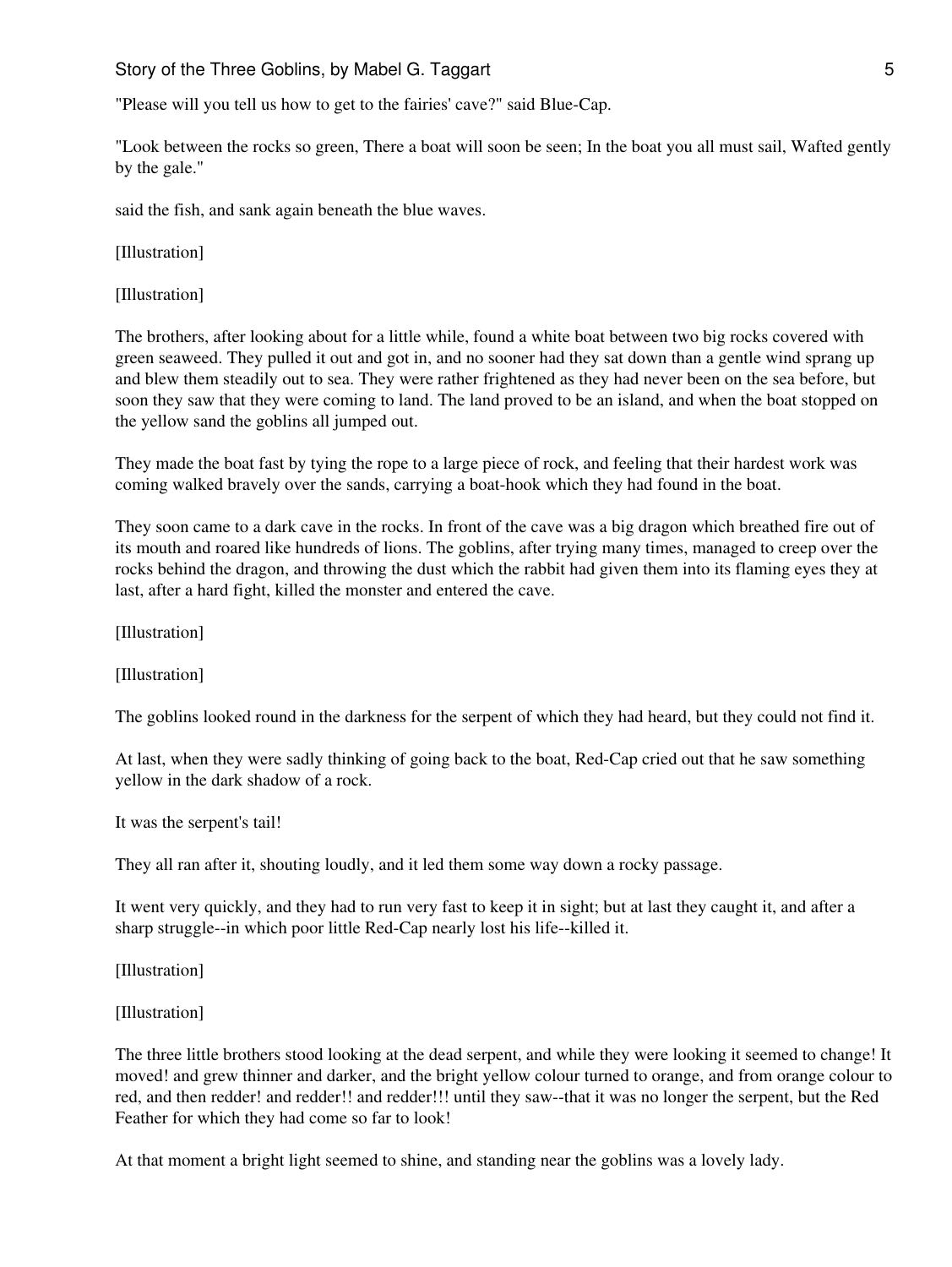"Goblins," she cried, "welcome to the cave of the fairies. Long have I waited for this happy day, when my kingdom should be once more restored to me. You must know that many years ago the wicked wizard, Tom Tiddler, cast over me a cruel spell. I and my people were forced to leave our fairy isle, and wander in the shape of birds in the Big World. We were told that never would the spell be broken until three goblins should enter the cave in search of a feather. We therefore stole your Royal Red Feather, and hid it in our cave. No sooner had we done so than the cruel wizard turned it into a yellow serpent and put a terrible dragon at the entrance of the cave. Our friend Rowley the frog told your father that we had stolen the feather, and as soon as you were old enough we gave you the wish to undertake this journey. But for your courage I should still be in Tom Tiddler's power. In return for your bravery I now charm your Red Feather. Henceforth any goblin holding it in his hand shall have his wish--whatever it may be--granted." As the Princess said these words she touched the Feather with her wand.

[Illustration]

[Illustration]

The goblins thanked the lovely Princess many times, and asked her to send for them at once if they could ever help her. They then took leave of the fairies and started for home.

They sailed again over the sea and found the rabbit waiting for them. They jumped on the rabbit's back and off they went. When they got to the place where they had left the sack of gold and silver they found it had been dug up ready for them, and standing by it was a big blue bird with a red beak and red legs.

"Jump on," said he, "and I will pull you; I am Pukeko,[A] the fairies' servant, sent to take you back to the mountain."

[Footnote A: New Zealand Swamp-hen.]

They thanked the kind rabbit, and jumping on the sack went on their way. They had not gone far when they heard a great noise behind them, and looking round saw Tom Tiddler trying hard to catch them.

Before Tom Tiddler could touch them, however, Blue-Cap pointed the Red Feather at him, and said, "I wish you to become a snail!" and Tom Tiddler turned at once into a crawling snail.

"He can never hurt any one again," the goblins cried with joy. "His treasure now is ours. Hurrah!"

[Illustration]

[Illustration]

They soon reached home, and Old Black-Cap was very pleased to have them back safe and sound.

"My dear sons," said he, taking them in his arms, "the kingdom is yours. Rule it well together, as together you have found the Feather. I am an old man now, and shall be glad to see you on the throne."

Old Black-Cap and his sons gave a mushroom feast to celebrate the goblins' safe return. They invited the rat, the rabbit, the pukeko, and Rowley the frog, and they all enjoyed it very much and lived happily ever after.

[Illustration]

End of Project Gutenberg's The Story of the Three Goblins, by Mabel G. Taggart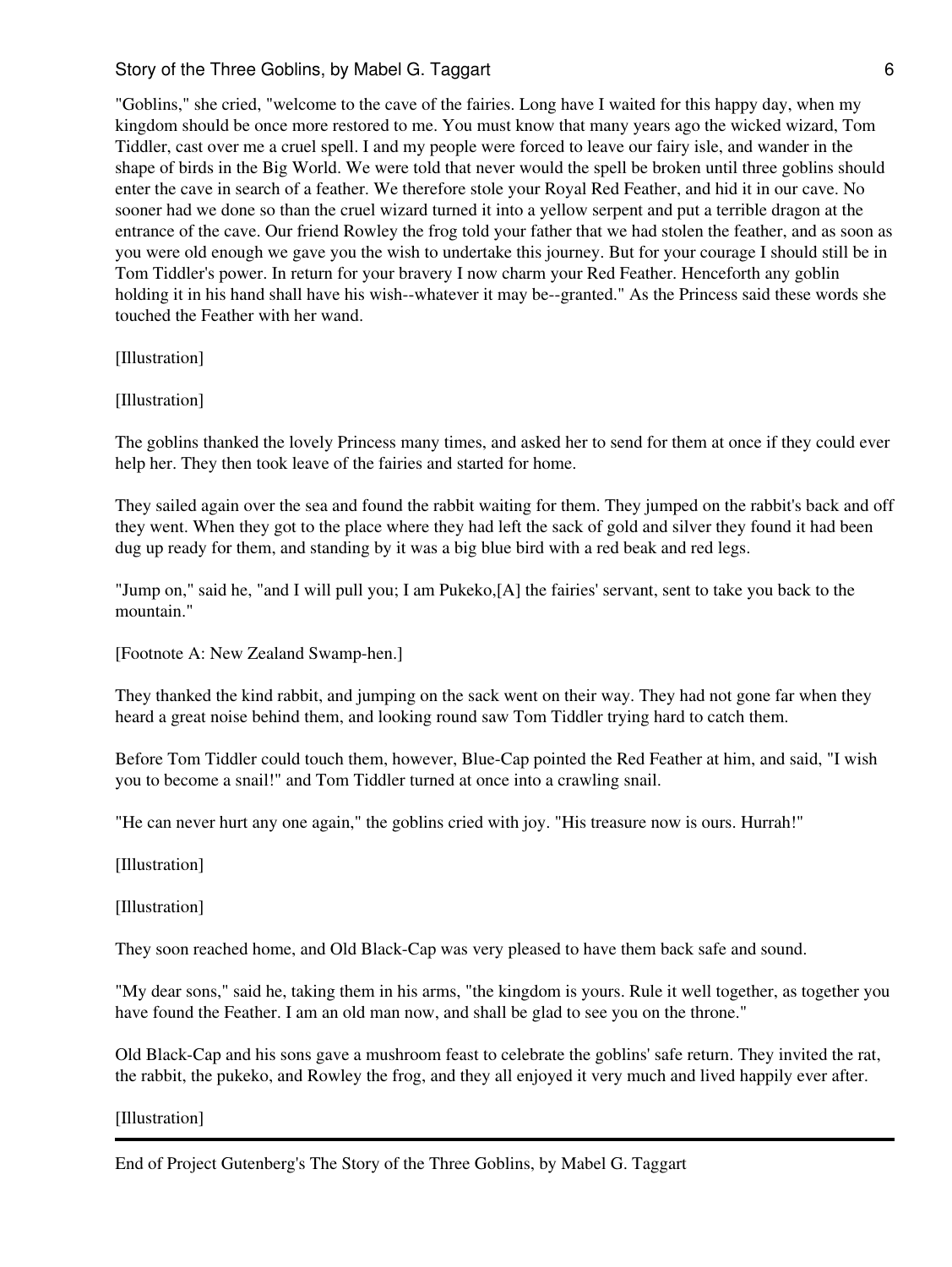## \*\*\* END OF THIS PROJECT GUTENBERG EBOOK THE STORY OF THE THREE GOBLINS \*\*\*

\*\*\*\*\* This file should be named 23465.txt or 23465.zip \*\*\*\*\* This and all associated files of various formats will be found in: http://www.gutenberg.org/2/3/4/6/23465/

Produced by Jacqueline Jeremy, Janet Blenkinship, and the Online Distributed Proofreading Team at http://www.pgdp.net (This file was produced from images generously made available by The Internet Archive/American Libraries.)

Updated editions will replace the previous one--the old editions will be renamed.

Creating the works from public domain print editions means that no one owns a United States copyright in these works, so the Foundation (and you!) can copy and distribute it in the United States without permission and without paying copyright royalties. Special rules, set forth in the General Terms of Use part of this license, apply to copying and distributing Project Gutenberg-tm electronic works to protect the PROJECT GUTENBERG-tm concept and trademark. Project Gutenberg is a registered trademark, and may not be used if you charge for the eBooks, unless you receive specific permission. If you do not charge anything for copies of this eBook, complying with the rules is very easy. You may use this eBook for nearly any purpose such as creation of derivative works, reports, performances and research. They may be modified and printed and given away--you may do practically ANYTHING with public domain eBooks. Redistribution is subject to the trademark license, especially commercial redistribution.

#### \*\*\* START: FULL LICENSE \*\*\*

## THE FULL PROJECT GUTENBERG LICENSE PLEASE READ THIS BEFORE YOU DISTRIBUTE OR USE THIS WORK

To protect the Project Gutenberg-tm mission of promoting the free distribution of electronic works, by using or distributing this work (or any other work associated in any way with the phrase "Project Gutenberg"), you agree to comply with all the terms of the Full Project Gutenberg-tm License (available with this file or online at <http://gutenberg.net>/license).

Section 1. General Terms of Use and Redistributing Project Gutenberg-tm electronic works

1.A. By reading or using any part of this Project Gutenberg-tm electronic work, you indicate that you have read, understand, agree to and accept all the terms of this license and intellectual property (trademark/copyright) agreement. If you do not agree to abide by all the terms of this agreement, you must cease using and return or destroy all copies of Project Gutenberg-tm electronic works in your possession. If you paid a fee for obtaining a copy of or access to a Project Gutenberg-tm electronic work and you do not agree to be bound by the terms of this agreement, you may obtain a refund from the person or entity to whom you paid the fee as set forth in paragraph 1.E.8.

1.B. "Project Gutenberg" is a registered trademark. It may only be used on or associated in any way with an electronic work by people who agree to be bound by the terms of this agreement. There are a few things that you can do with most Project Gutenberg-tm electronic works even without complying with the full terms of this agreement. See paragraph 1.C below. There are a lot of things you can do with Project Gutenberg-tm electronic works if you follow the terms of this agreement and help preserve free future access to Project Gutenberg-tm electronic works. See paragraph 1.E below.

1.C. The Project Gutenberg Literary Archive Foundation ("the Foundation" or PGLAF), owns a compilation copyright in the collection of Project Gutenberg-tm electronic works. Nearly all the individual works in the collection are in the public domain in the United States. If an individual work is in the public domain in the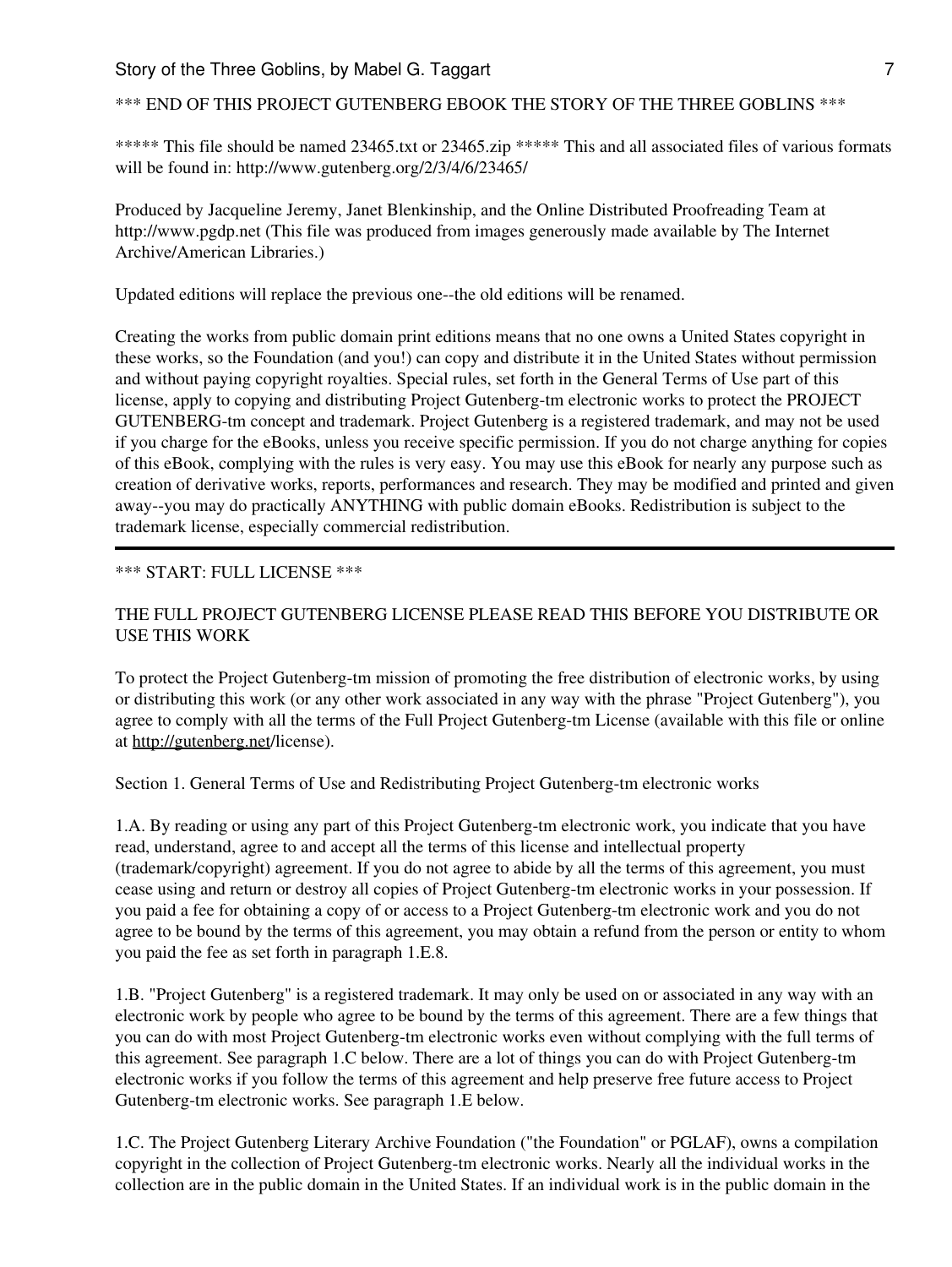United States and you are located in the United States, we do not claim a right to prevent you from copying, distributing, performing, displaying or creating derivative works based on the work as long as all references to Project Gutenberg are removed. Of course, we hope that you will support the Project Gutenberg-tm mission of promoting free access to electronic works by freely sharing Project Gutenberg-tm works in compliance with the terms of this agreement for keeping the Project Gutenberg-tm name associated with the work. You can easily comply with the terms of this agreement by keeping this work in the same format with its attached full Project Gutenberg-tm License when you share it without charge with others.

1.D. The copyright laws of the place where you are located also govern what you can do with this work. Copyright laws in most countries are in a constant state of change. If you are outside the United States, check the laws of your country in addition to the terms of this agreement before downloading, copying, displaying, performing, distributing or creating derivative works based on this work or any other Project Gutenberg-tm work. The Foundation makes no representations concerning the copyright status of any work in any country outside the United States.

1.E. Unless you have removed all references to Project Gutenberg:

1.E.1. The following sentence, with active links to, or other immediate access to, the full Project Gutenberg-tm License must appear prominently whenever any copy of a Project Gutenberg-tm work (any work on which the phrase "Project Gutenberg" appears, or with which the phrase "Project Gutenberg" is associated) is accessed, displayed, performed, viewed, copied or distributed:

This eBook is for the use of anyone anywhere at no cost and with almost no restrictions whatsoever. You may copy it, give it away or re-use it under the terms of the Project Gutenberg License included with this eBook or online at www.gutenberg.net

1.E.2. If an individual Project Gutenberg-tm electronic work is derived from the public domain (does not contain a notice indicating that it is posted with permission of the copyright holder), the work can be copied and distributed to anyone in the United States without paying any fees or charges. If you are redistributing or providing access to a work with the phrase "Project Gutenberg" associated with or appearing on the work, you must comply either with the requirements of paragraphs 1.E.1 through 1.E.7 or obtain permission for the use of the work and the Project Gutenberg-tm trademark as set forth in paragraphs 1.E.8 or 1.E.9.

1.E.3. If an individual Project Gutenberg-tm electronic work is posted with the permission of the copyright holder, your use and distribution must comply with both paragraphs 1.E.1 through 1.E.7 and any additional terms imposed by the copyright holder. Additional terms will be linked to the Project Gutenberg-tm License for all works posted with the permission of the copyright holder found at the beginning of this work.

1.E.4. Do not unlink or detach or remove the full Project Gutenberg-tm License terms from this work, or any files containing a part of this work or any other work associated with Project Gutenberg-tm.

1.E.5. Do not copy, display, perform, distribute or redistribute this electronic work, or any part of this electronic work, without prominently displaying the sentence set forth in paragraph 1.E.1 with active links or immediate access to the full terms of the Project Gutenberg-tm License.

1.E.6. You may convert to and distribute this work in any binary, compressed, marked up, nonproprietary or proprietary form, including any word processing or hypertext form. However, if you provide access to or distribute copies of a Project Gutenberg-tm work in a format other than "Plain Vanilla ASCII" or other format used in the official version posted on the official Project Gutenberg-tm web site (www.gutenberg.net), you must, at no additional cost, fee or expense to the user, provide a copy, a means of exporting a copy, or a means of obtaining a copy upon request, of the work in its original "Plain Vanilla ASCII" or other form. Any alternate format must include the full Project Gutenberg-tm License as specified in paragraph 1.E.1.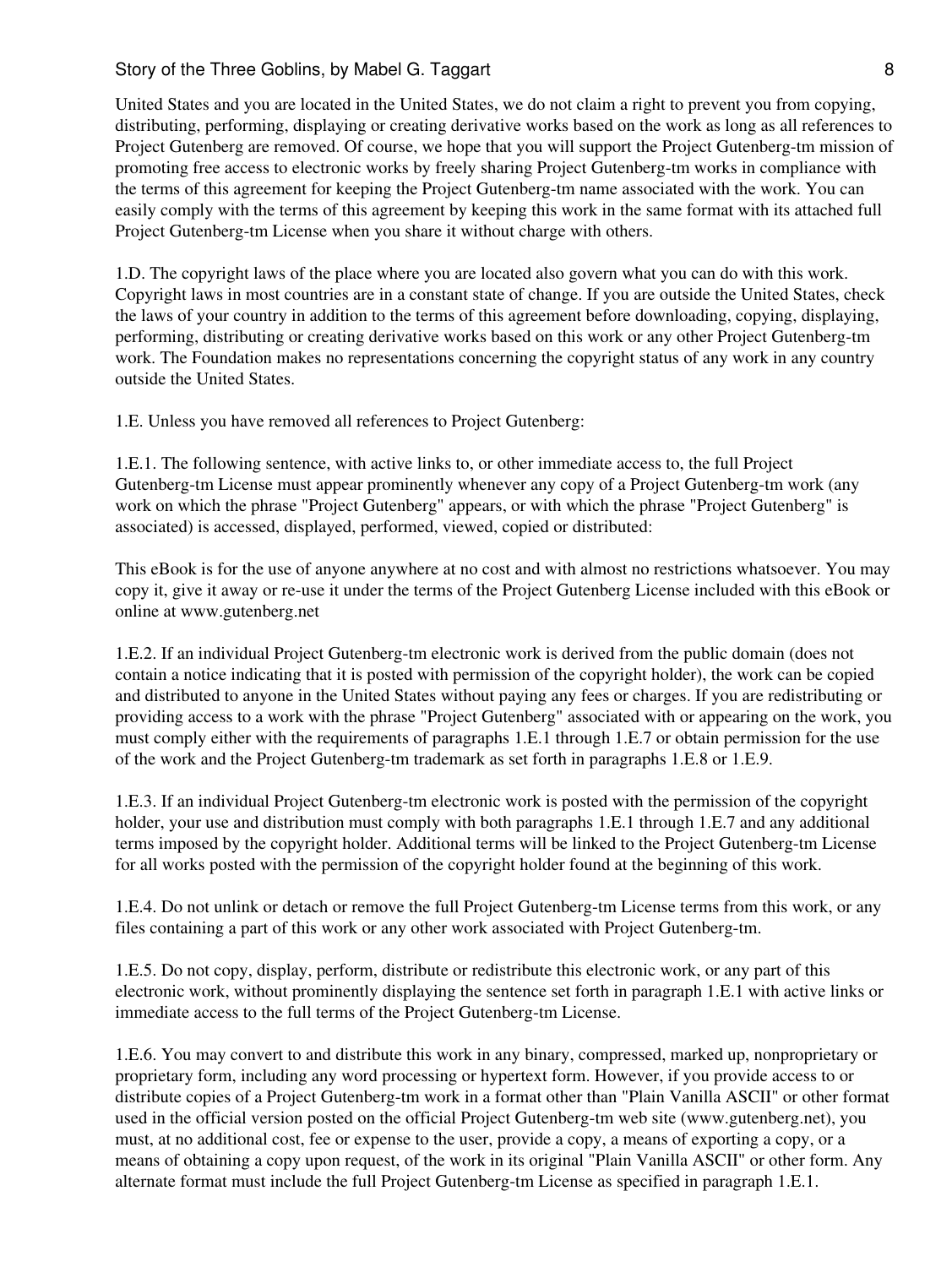1.E.7. Do not charge a fee for access to, viewing, displaying, performing, copying or distributing any Project Gutenberg-tm works unless you comply with paragraph 1.E.8 or 1.E.9.

1.E.8. You may charge a reasonable fee for copies of or providing access to or distributing Project Gutenberg-tm electronic works provided that

- You pay a royalty fee of 20% of the gross profits you derive from the use of Project Gutenberg-tm works calculated using the method you already use to calculate your applicable taxes. The fee is owed to the owner of the Project Gutenberg-tm trademark, but he has agreed to donate royalties under this paragraph to the Project Gutenberg Literary Archive Foundation. Royalty payments must be paid within 60 days following each date on which you prepare (or are legally required to prepare) your periodic tax returns. Royalty payments should be clearly marked as such and sent to the Project Gutenberg Literary Archive Foundation at the address specified in Section 4, "Information about donations to the Project Gutenberg Literary Archive Foundation."

- You provide a full refund of any money paid by a user who notifies you in writing (or by e-mail) within 30 days of receipt that s/he does not agree to the terms of the full Project Gutenberg-tm License. You must require such a user to return or destroy all copies of the works possessed in a physical medium and discontinue all use of and all access to other copies of Project Gutenberg-tm works.

- You provide, in accordance with paragraph 1.F.3, a full refund of any money paid for a work or a replacement copy, if a defect in the electronic work is discovered and reported to you within 90 days of receipt of the work.

- You comply with all other terms of this agreement for free distribution of Project Gutenberg-tm works.

1.E.9. If you wish to charge a fee or distribute a Project Gutenberg-tm electronic work or group of works on different terms than are set forth in this agreement, you must obtain permission in writing from both the Project Gutenberg Literary Archive Foundation and Michael Hart, the owner of the Project Gutenberg-tm trademark. Contact the Foundation as set forth in Section 3 below.

#### 1.F.

1.F.1. Project Gutenberg volunteers and employees expend considerable effort to identify, do copyright research on, transcribe and proofread public domain works in creating the Project Gutenberg-tm collection. Despite these efforts, Project Gutenberg-tm electronic works, and the medium on which they may be stored, may contain "Defects," such as, but not limited to, incomplete, inaccurate or corrupt data, transcription errors, a copyright or other intellectual property infringement, a defective or damaged disk or other medium, a computer virus, or computer codes that damage or cannot be read by your equipment.

1.F.2. LIMITED WARRANTY, DISCLAIMER OF DAMAGES - Except for the "Right of Replacement or Refund" described in paragraph 1.F.3, the Project Gutenberg Literary Archive Foundation, the owner of the Project Gutenberg-tm trademark, and any other party distributing a Project Gutenberg-tm electronic work under this agreement, disclaim all liability to you for damages, costs and expenses, including legal fees. YOU AGREE THAT YOU HAVE NO REMEDIES FOR NEGLIGENCE, STRICT LIABILITY, BREACH OF WARRANTY OR BREACH OF CONTRACT EXCEPT THOSE PROVIDED IN PARAGRAPH F3. YOU AGREE THAT THE FOUNDATION, THE TRADEMARK OWNER, AND ANY DISTRIBUTOR UNDER THIS AGREEMENT WILL NOT BE LIABLE TO YOU FOR ACTUAL, DIRECT, INDIRECT, CONSEQUENTIAL, PUNITIVE OR INCIDENTAL DAMAGES EVEN IF YOU GIVE NOTICE OF THE POSSIBILITY OF SUCH DAMAGE.

1.F.3. LIMITED RIGHT OF REPLACEMENT OR REFUND - If you discover a defect in this electronic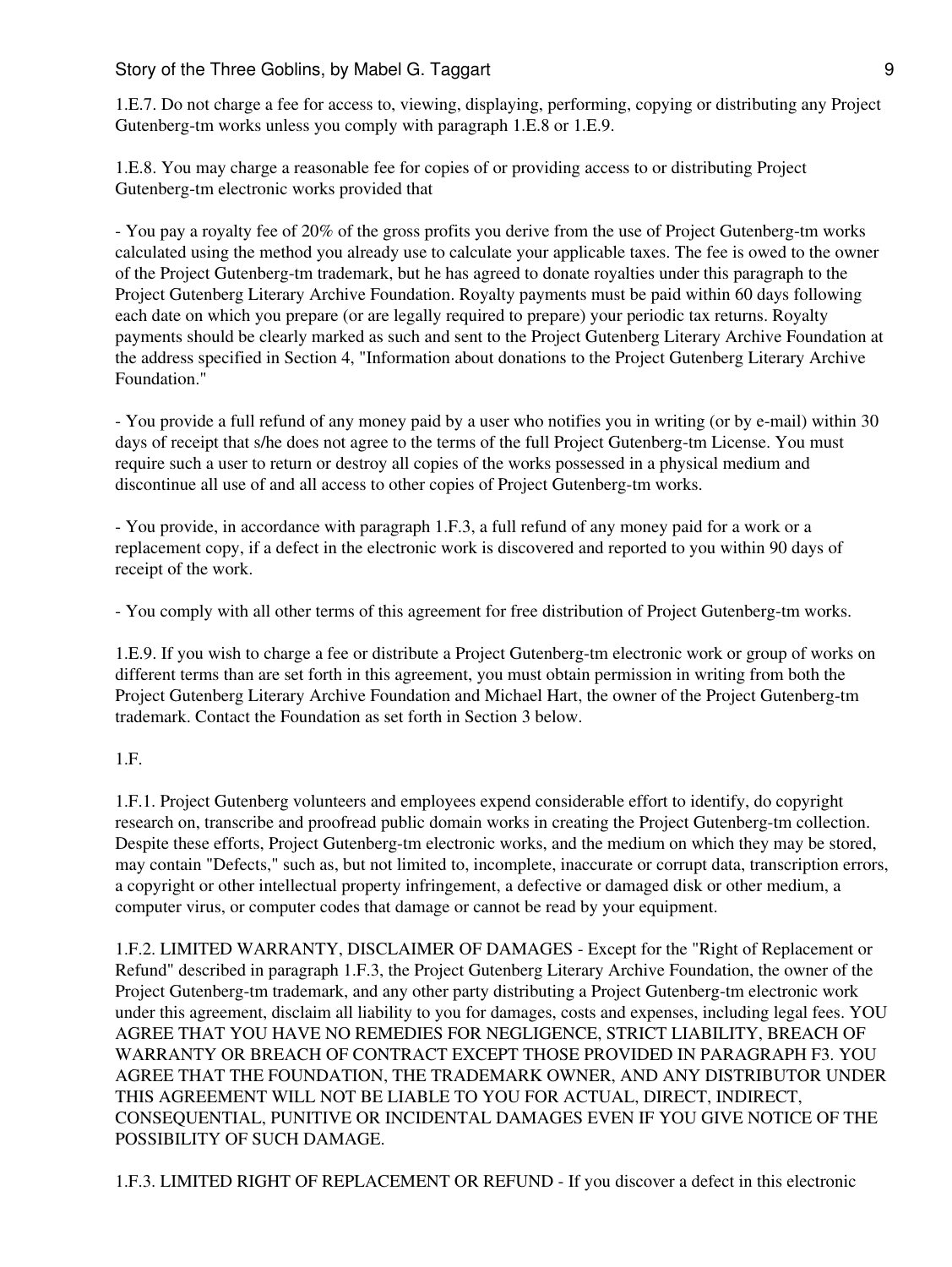work within 90 days of receiving it, you can receive a refund of the money (if any) you paid for it by sending a written explanation to the person you received the work from. If you received the work on a physical medium, you must return the medium with your written explanation. The person or entity that provided you with the defective work may elect to provide a replacement copy in lieu of a refund. If you received the work electronically, the person or entity providing it to you may choose to give you a second opportunity to receive the work electronically in lieu of a refund. If the second copy is also defective, you may demand a refund in writing without further opportunities to fix the problem.

1.F.4. Except for the limited right of replacement or refund set forth in paragraph 1.F.3, this work is provided to you 'AS-IS' WITH NO OTHER WARRANTIES OF ANY KIND, EXPRESS OR IMPLIED, INCLUDING BUT NOT LIMITED TO WARRANTIES OF MERCHANTIBILITY OR FITNESS FOR ANY PURPOSE.

1.F.5. Some states do not allow disclaimers of certain implied warranties or the exclusion or limitation of certain types of damages. If any disclaimer or limitation set forth in this agreement violates the law of the state applicable to this agreement, the agreement shall be interpreted to make the maximum disclaimer or limitation permitted by the applicable state law. The invalidity or unenforceability of any provision of this agreement shall not void the remaining provisions.

## 1.F.6. **INDEMNITY**

- You agree to indemnify and hold the Foundation, the trademark owner, any agent or employee of the Foundation, anyone providing copies of Project Gutenberg-tm electronic works in accordance with this agreement, and any volunteers associated with the production, promotion and distribution of Project Gutenberg-tm electronic works, harmless from all liability, costs and expenses, including legal fees, that arise directly or indirectly from any of the following which you do or cause to occur: (a) distribution of this or any Project Gutenberg-tm work, (b) alteration, modification, or additions or deletions to any Project Gutenberg-tm work, and (c) any Defect you cause.

Section 2. Information about the Mission of Project Gutenberg-tm

Project Gutenberg-tm is synonymous with the free distribution of electronic works in formats readable by the widest variety of computers including obsolete, old, middle-aged and new computers. It exists because of the efforts of hundreds of volunteers and donations from people in all walks of life.

Volunteers and financial support to provide volunteers with the assistance they need, is critical to reaching Project Gutenberg-tm's goals and ensuring that the Project Gutenberg-tm collection will remain freely available for generations to come. In 2001, the Project Gutenberg Literary Archive Foundation was created to provide a secure and permanent future for Project Gutenberg-tm and future generations. To learn more about the Project Gutenberg Literary Archive Foundation and how your efforts and donations can help, see Sections 3 and 4 and the Foundation web page at http://www.pglaf.org.

Section 3. Information about the Project Gutenberg Literary Archive Foundation

The Project Gutenberg Literary Archive Foundation is a non profit  $501(c)(3)$  educational corporation organized under the laws of the state of Mississippi and granted tax exempt status by the Internal Revenue Service. The Foundation's EIN or federal tax identification number is  $64-6221541$ . Its  $501(c)(3)$  letter is posted at http://pglaf.org/fundraising. Contributions to the Project Gutenberg Literary Archive Foundation are tax deductible to the full extent permitted by U.S. federal laws and your state's laws.

The Foundation's principal office is located at 4557 Melan Dr. S. Fairbanks, AK, 99712., but its volunteers and employees are scattered throughout numerous locations. Its business office is located at 809 North 1500 West, Salt Lake City, UT 84116, (801) 596-1887, email business@pglaf.org. Email contact links and up to